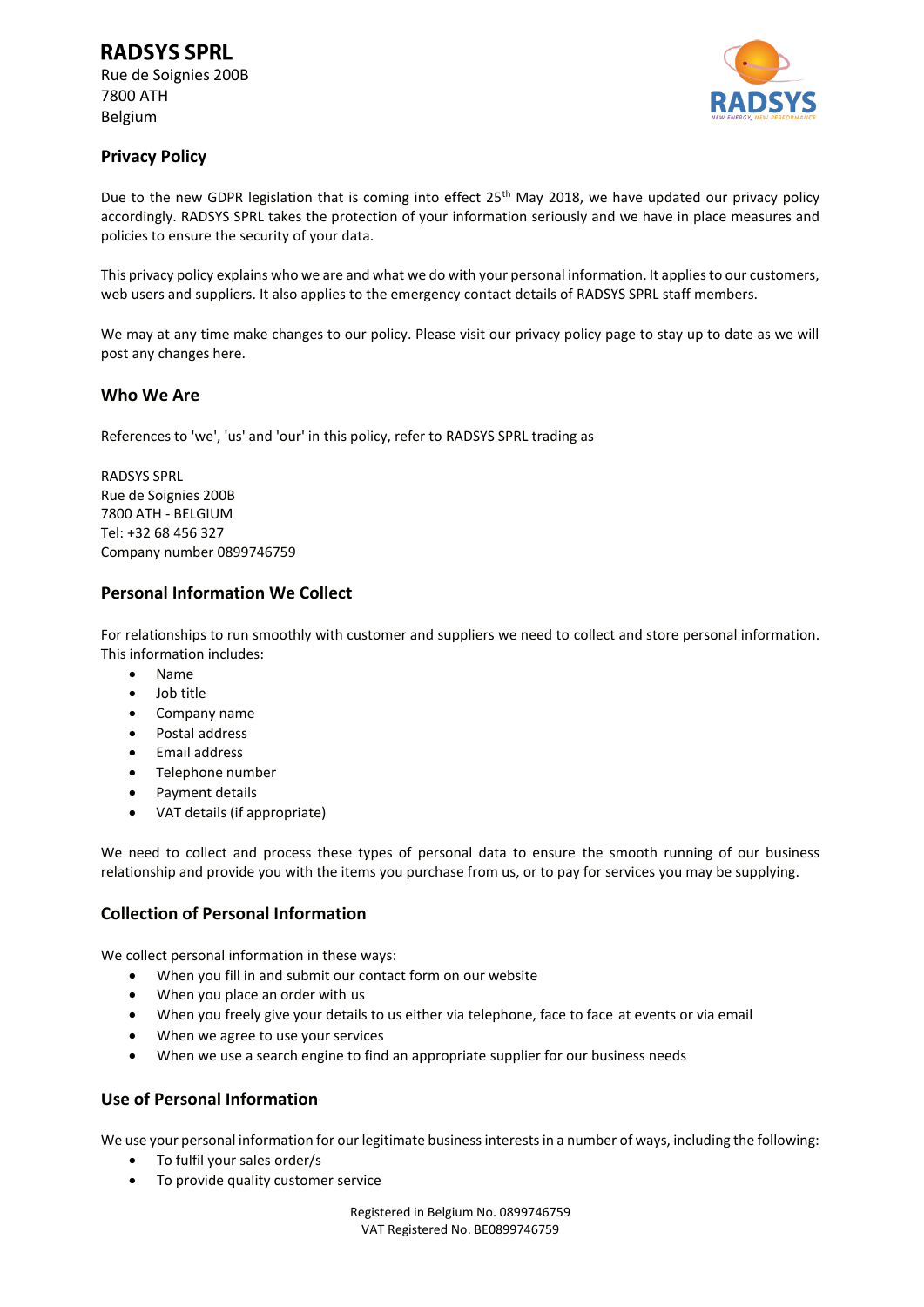# **RADSYS SPRL**

Rue de Soignies 200B 7800 ATH Belgium



- We may, from time to time, send you promotional materials to the email address you have provided. To unsubscribe from this at any time, reply to the email mentioning unsubscribe.
- To book your services
- To pay for your services

We will never share, sell or distribute your personal information to a third party unless a lawful obligation requires us to.

# **Other Information We Collect**

"Other Information" is any information that does not reveal your specific identity or does not directly relate to an identifiable individual, such as:

- Browser and device information
- Information collected through cookies, pixel tags and other technologies
- Demographic information and other information provided by you that doesnot reveal your specific identity
- Information that has been aggregated in a manner such that it no longerreveals your specific identity

# **Protecting Information**

Protecting your personal information is important to us. We do not sell, share, rent or lease personal information. We have in place organisational, technical and administrative measures designed to protect personal information within our organisation. In the unlikely event you feel your information is not secure please contact us through the contact form on our website.

We will only ever disclose personal information if it is required by law, such as evidence for criminal proceedings.

We use appropriate administrative, organizational, technical and physical safeguards that are designed to protect the personal information we collect and process about you. The measures we use are designed to provide a level of security appropriate to the risk of processing your personal information and to help ensure that your data is safe, secure, and only available to you and to those with authorized. However, no electronic transmission over the Internet or information storage technology can be guaranteed to be 100% secure, so you should take care in deciding what information you send us in this way be 100% secure, so you should take care in deciding what information you send us in this way.

In the case of a personal data breach, the controller shall without undue delay and, where feasible, not later than 72 hours after having become aware of it, notify the personal data breach to the supervisory authority competent in accordance with Article 55, unless the personal data breach is unlikely to result in a risk to the rights and freedoms of natural persons. Where the notification to the supervisory authority is not made within 72 hours, it shall be accompanied by reasons for the delay.

# **Marketing & Communication**

We send communication(s) to our customers in relation to their sales orders, this is in multiple ways including, but not limited to, email communication and telephone communication. We will ask you first before sending you specific marketing emails and you can unsubscribe to our mailing list at any time.

# **How You Can Access, Change or Suppress Your Personal Information**

You can request to review your information we have stored on you, if you wish to review this information please contact us through our contact page. There will be a small admin fee of 15 € and we will deal with your request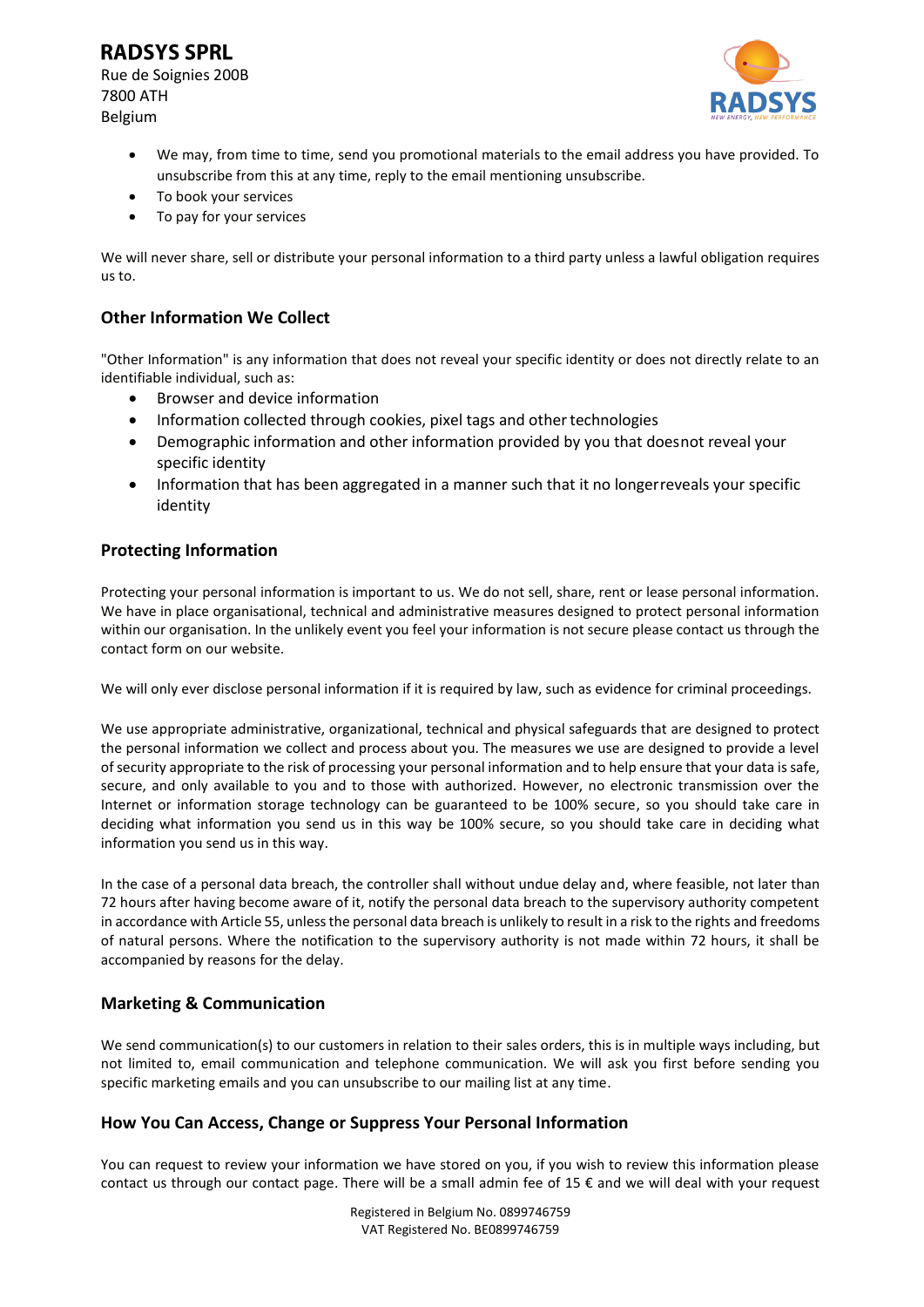**RADSYS SPRL** 

Rue de Soignies 200B 7800 ATH Belgium



once the payment has been received. We aim to respond within 30 days of receipt of your payment. We may need to verify your identity before any information is released to you.

If we are using your data because we believe it necessary for our legitimate interests to do so, and you do not agree, you have the right to object. Please send your objection through our contact page. Generally, we will only disagree with your objection if certain limited conditions apply.

To correct any personal information, you believe is incorrect or to inform us of a change, please contact us through our contact page. We aim to respond within 30 days of receipt of your email. We may need to verify your identity before any information is released to you.

To request deletion from our database, please put your request in writing through our contact page. We will ask you to verify your identity and process your request, however there may be information that we have to keep in accordance with our legal obligation.

To request to transfer your information to another company, please put your request in writing through our contact page. Your request will be dealt with within 30 days and you will be sent an electronic copy. There may a small admin fee of 15 € for this service. We will respond to your request consistent with applicable law.

Please note that we may need to retain certain information for record keeping purposes and legal obligation and/or to complete any transactions that you began prior to requesting a change or deletion.

#### **How long do we keep your data**

We do not keep your data for longer than is necessary. We will delete your personal data from our systems unless we believe in good faith that the law or other regulation requires us to preserve it.

#### **Use of Website by Minors**

The products that we provide are not directed to individuals under the age of sixteen (16), and we do not knowingly collect Personal Information from individuals under sixteen (16).

#### **Updates to this Privacy Policy**

We may change this Privacy Policy. The "Last Updated" legend at the bottom of this Privacy Policy indicates when this Privacy Policy was last revised. Any changes will become effective when we post the revised Privacy Policy on the Services. Your use of the Services following these changes means that you accept the revised Privacy Policy.

#### **How to Speak to us About Data Protection**

You can contact us via our contact us page.

#### **Cookies**

A cookie is a string of information that a website stores on your computer, your browser then provides this information to our website each time you return.

We use cookies to help us identify and track visitors, their usage of our website, and their website access preferences. This enables us to improve our website, offer you products we believe you may be interested in and provide a smooth customer experience.

When you first visit our website you will be clearly notified that our site uses cookies and you will have the option to agree to have our cookies stored on your device or to not agree. If you agree to the cookies you will not see this message the next time you visit our website.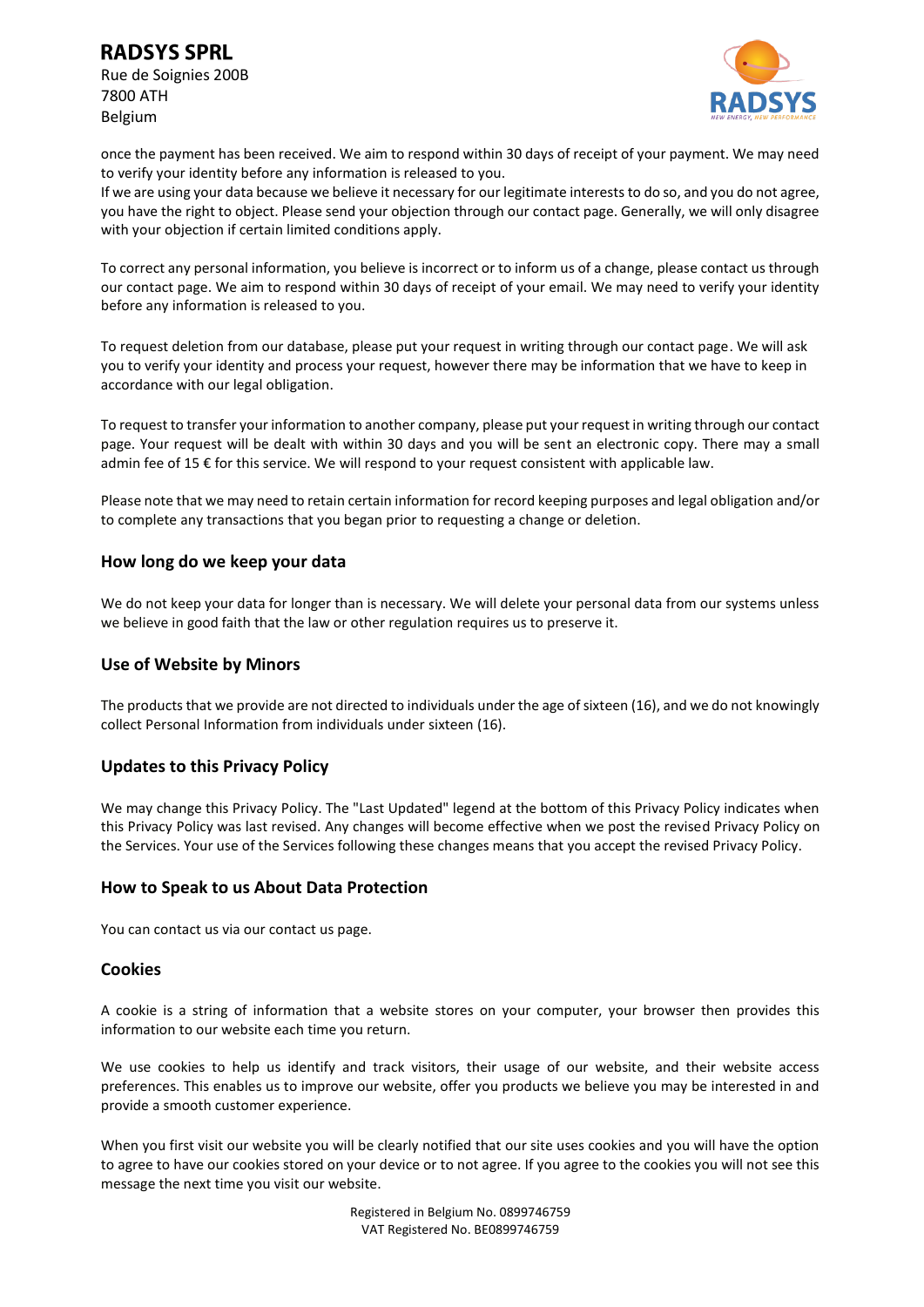

If at any time you want to delete our cookies from your device, you will need to clear them from your devices cookie setting. Please refer to your device instructions to find how you do this. Certain features of our website may not function properly without the aid of cookies.

For further information please see our cookie policy below.

#### **Cookie Policy**

A cookie is a string of information that a website stores on your computer, your browser then provides this information to our website each time you return

We use cookies to help us identify and track visitors, their usage of our website, and their website access preferences. This enables us to improve our website, offer you products we believe you may be interested in and provide a smooth customer experience.

When you first visit our website you will be clearly notified that our site uses cookies and you will have the option to agree to have our cookies stored on your device or to not agree. If you agree to the cookies you will not see this message the next time you visit our website.

If at any time you want to delete our cookies from your device, you will need to clear them from your devices cookie setting. Please refer to your device instructions to find how you do this. Certain features of our website may not function properly without the aid of cookies.

All Cookies used by our website are used in accordance with the provisions of the Privacy and Electronic Communications (EC Directive) Regulations 2003 as amended by the Privacy and Electronic Communications (EC Directive) (Amendment) Regulations 2011.

RADSYS SPRL have carefully chosen these Cookies and use them to facilitate certain functions and features of the Web Site.

We also use Cookies for analytics purposes. These Cookies track your movements and activities on the web site and are designed to give us a better understanding of our users, thus enabling us to improve the web site and our services.

Certain features of our web site may depend upon Cookies to function and are deemed, within the law, to be strictly necessary. You will not be asked for your consent to place these Cookies however you may still disable cookies via your web browser's settings.

You can choose to enable or disable Cookies in your web browser. By default, your browser will accept Cookies, however, this can be altered. For further details please consult the help menu in your browser. Disabling Cookies may prevent you from using the full range of Services available on the web site.

You may delete Cookies at any time; however, you may lose any information that enables you to access the web site more quickly.

The web site uses the third-party Cookies detailed in Schedule 2 for the purposes described therein. These Cookies are not integral to the services provided by the Web Site to you and may be blocked at your choosing via your internet browser's privacy settings or via your response to the request for consent.

It is recommended that you ensure that your internet browser is up-to-date and that you consult the help and guidance provided by the developer of your browser if you are unsure as to how to adjust your privacy settings.